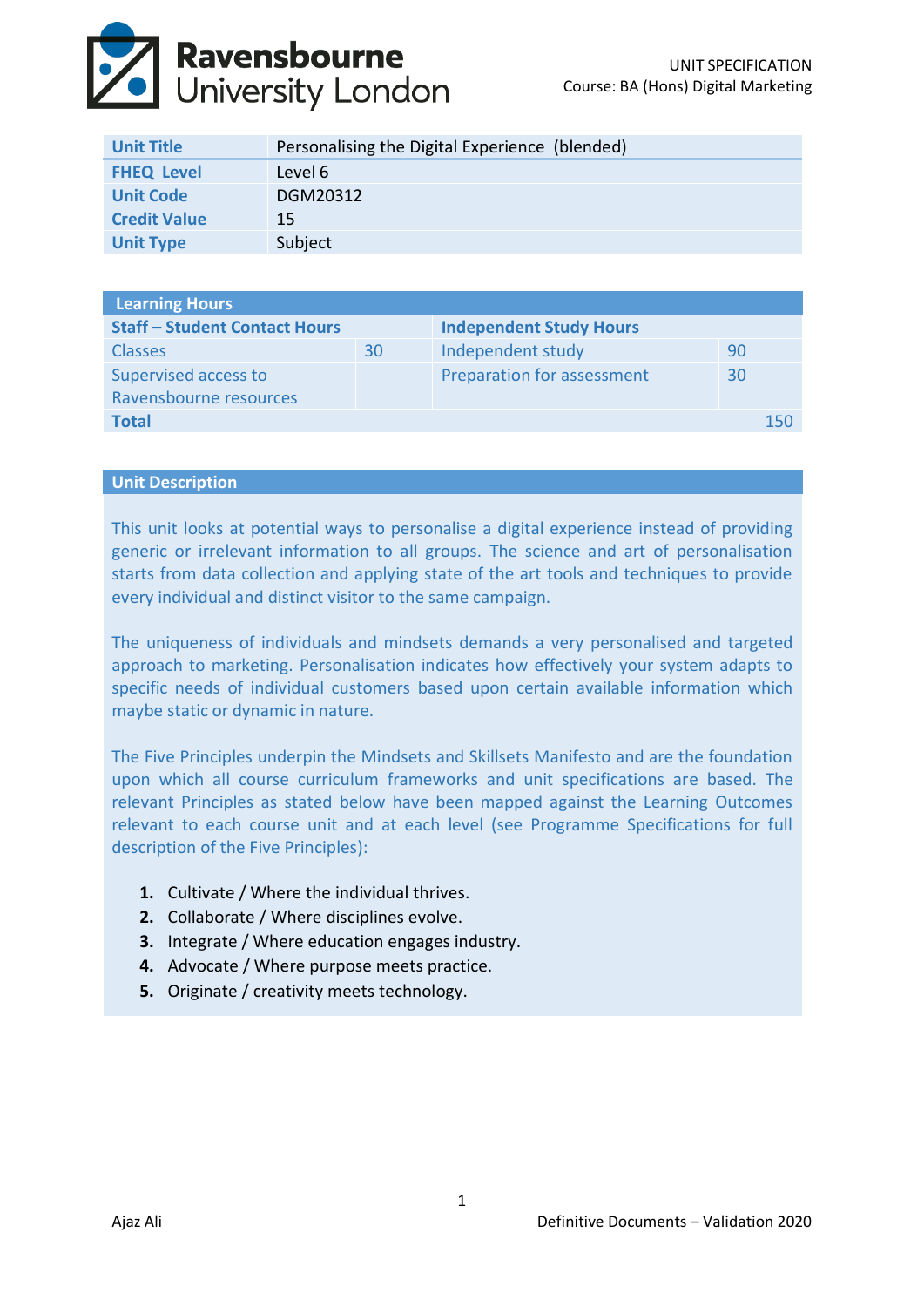## **Unit Indicative Content**

The aim of this unit is to support students in diagnosing and communicating the range of psychological factors that digital environments have on consumer behaviour. In order to achieve this, themes covered could include:

- Channel selections
- Internal and external data sources for insights
- Dashboards
- Social trends
- Online research sources
- Data Insight sources
- Data analytics and insights
- Content Marketing
- Keywords
- Resource allocation and budgeting
- Data Protection
- Code of conduct
- Discrimination
- Intellectual property, copyrights
- Ethical and legal implications
- Search Engine Optimisation
- Search Engine Marketing
- Pay per click
- Blogging and partnerships
- Device information

# Unit Aims

Assess the strategic choices for channel selection

Evaluate how digital channels are managed effectively

Analyse internal and external sources of insights

Evaluate the best fit model for user experience

Understand Ethics and compliance in digital marketing

### **Unit Learning Outcomes**

LO 1 Research/Inspiration

Select and evaluate information gathering techniques using a wide range of sources, providing visual, contextual and industry case-study research as appropriate. Related Principle: ORIGINATE

LO 3 Development/Prototyping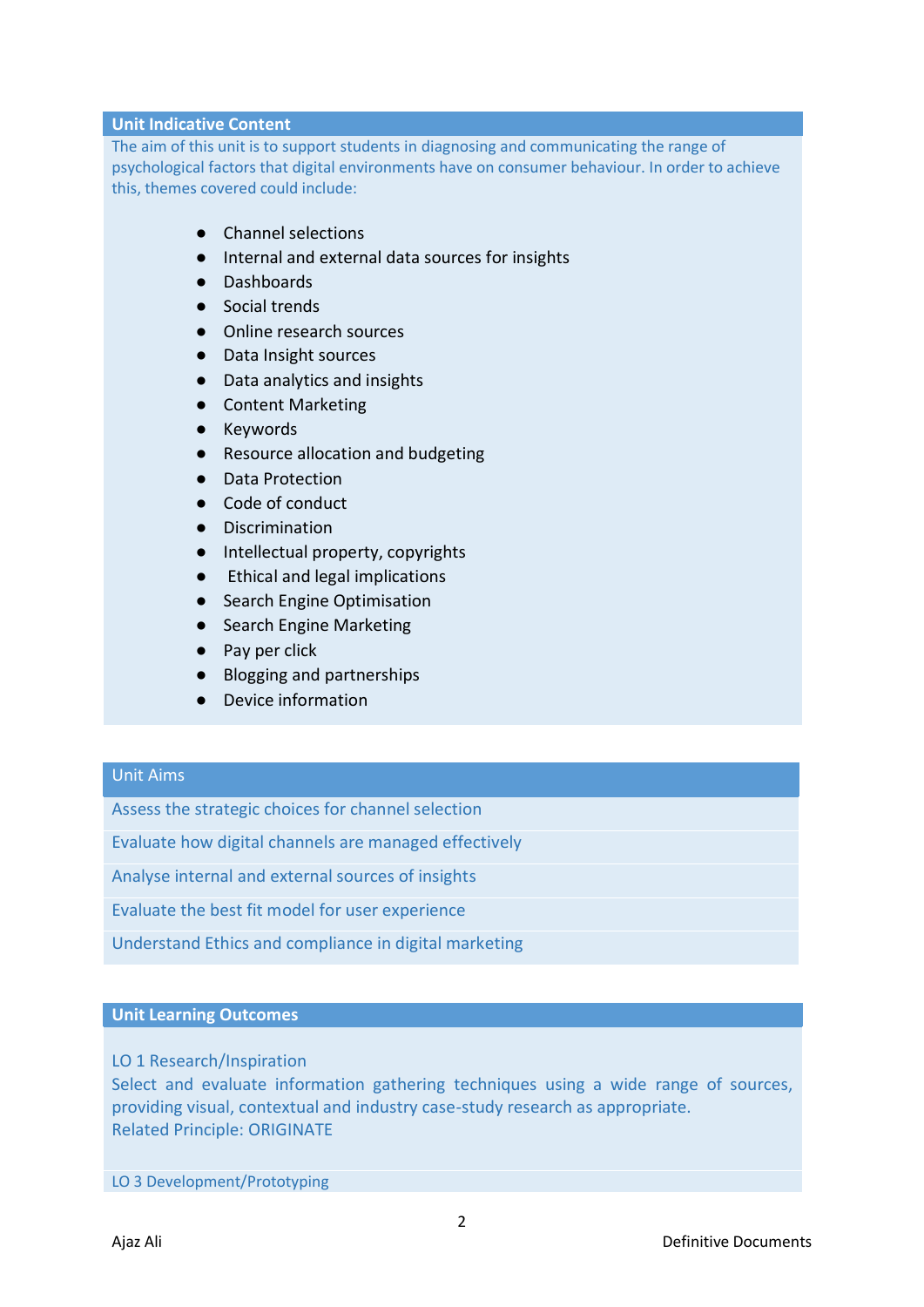Investigate potential pathways that result in appropriate solutions, informed by a systematic understanding of the principles of the creative process. Related Principle: INTEGRATE

## LO 4 (Pre) Production

Demonstrate systematic working knowledge, production skills, selection, application and understanding of a selection of processes, materials and methods that inform creative and academic practice. Related Principle: COLLABORATE

LO 6 Critical and creative mindsets Evaluate a range of critical approaches in order to form an independent position Related Principle: ORIGINATE

#### **Learning and Teaching Methods**

This unit will be delivered using a combination of:

- Lectures / Seminars
- Online activities
- Self-directed independent study
- Peer learning, group discussion, guest speakers

| <b>Assessment methods and tasks</b> |                                    |  |  |  |
|-------------------------------------|------------------------------------|--|--|--|
| <b>Assessment tasks</b>             | Weighting (%) (one grade or multi- |  |  |  |
|                                     | grade unit)                        |  |  |  |
| <b>Presentation with collateral</b> | 100%                               |  |  |  |

#### **Indicative Assessment Criteria**

Critically evaluate marketing channel goals and criteria for channel selection (LO6) Analyse internal and external sources of relevant data and their authenticity (LO6)

Demonstrate relevance between user interface and customer experience (LO1)

Evaluate the situational methods of customer reach (LO3, LO4)

Recommend suitable campaign channels to engage customers (LO6)

Analyse the insights from internal and external sources to evaluate effectiveness of campaign (LO6)

Demonstrate an understanding of relevant regulations and codes of conduct (LO3)